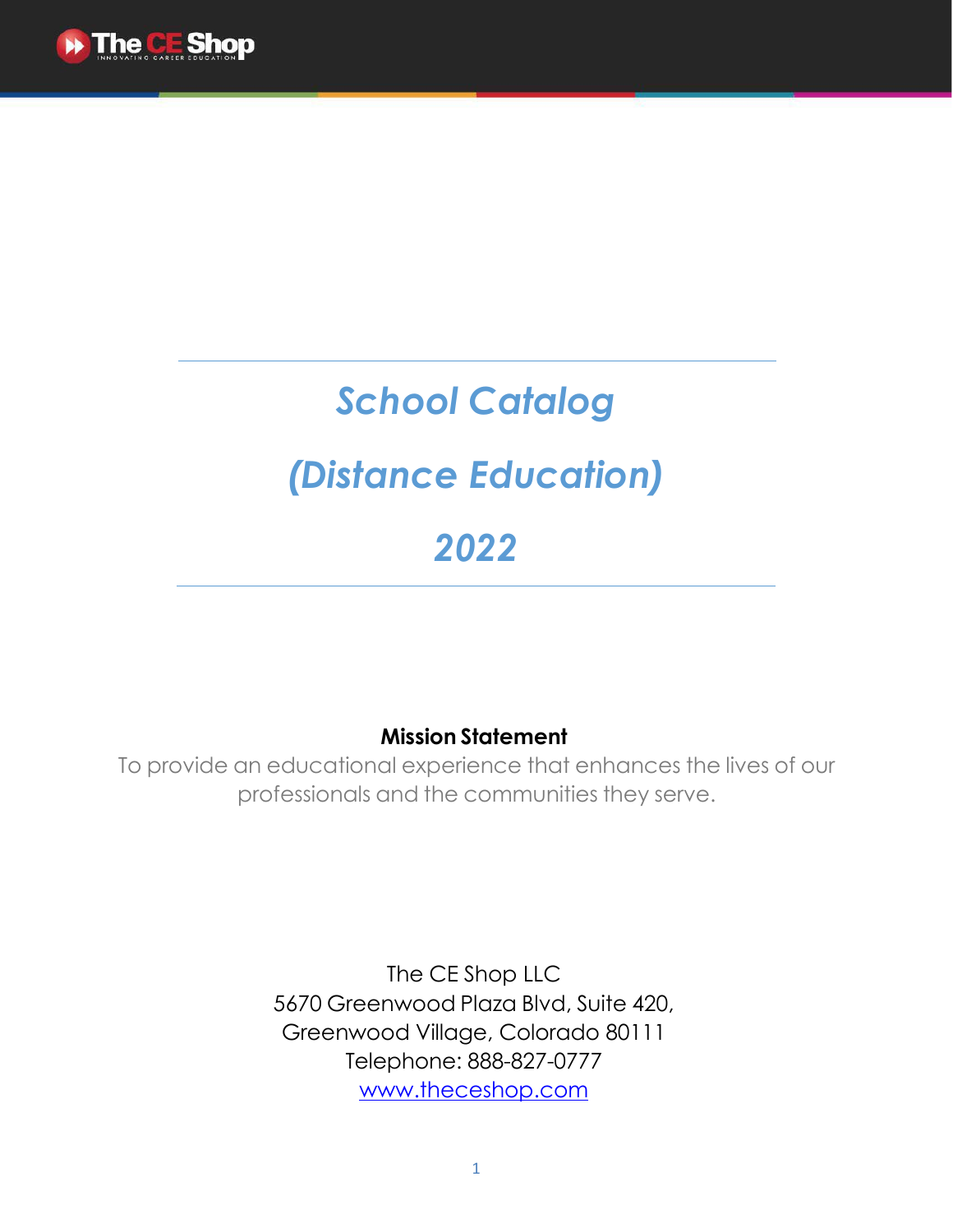# *The CE Shop Catalog*

## *Volume 6*

### *Date of Publication: June 17, 2022*

### <span id="page-1-1"></span><span id="page-1-0"></span>**This catalog contains all school policies and procedures relating to attending qualifying real estate courses via distance education.**

The CE Shop LLC is a wholly owned entity of The CE Shop Holdings LLC.

# Table of Contents

| This catalog contains all school policies and procedures relating to attending qualifying real estate |  |
|-------------------------------------------------------------------------------------------------------|--|
|                                                                                                       |  |
|                                                                                                       |  |
|                                                                                                       |  |
|                                                                                                       |  |
|                                                                                                       |  |
|                                                                                                       |  |
|                                                                                                       |  |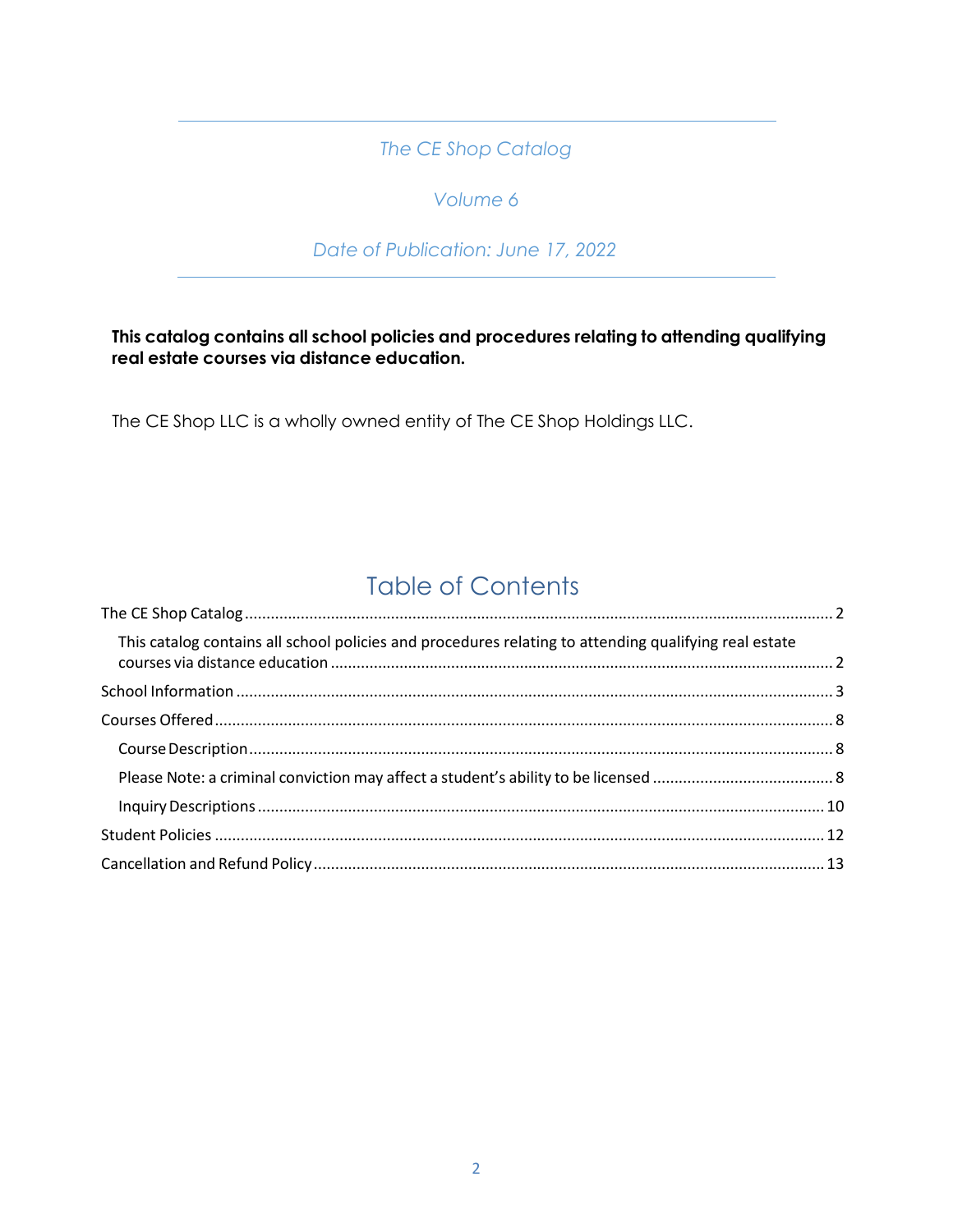## *School Information*

# <span id="page-2-0"></span>The CE Shop Officers:

**Chief Executive Officer:** Gary Weiss

### **President:** Daniel Harris

### School Staff

| Mike Matoush        | Director of Education and Curriculum |
|---------------------|--------------------------------------|
| David Aranda        | Director of Information Technology   |
| Rebecca Piltingsrud | Vice President of Compliance         |
| Nichol Andler       | Director of Compliance               |
| Cindy Tannatt       | Director of Customer Service         |
| Wynter Johnson      | Director of Marketing                |
| <b>Travis Wendt</b> | Director of Sales                    |
| John Karxberger     | Instructor                           |
| Susan (Jill) Malloy | Instructor                           |

The instructors are well versed in all subject matter in the Principles and Practices of Real Estate for Salespersons program and qualified to teach in any and all areas covered in the program.

### Mission Statement

To provide an educational experience that enhances the lives of our professionals and the communities they serve.

### Core Values

The CE Shop's core values underlie our strategies, projects and each and every interaction.

- We are customer focused
- We respect each other
- We do what we say
- We are committed to improving
- We have fun
- We give back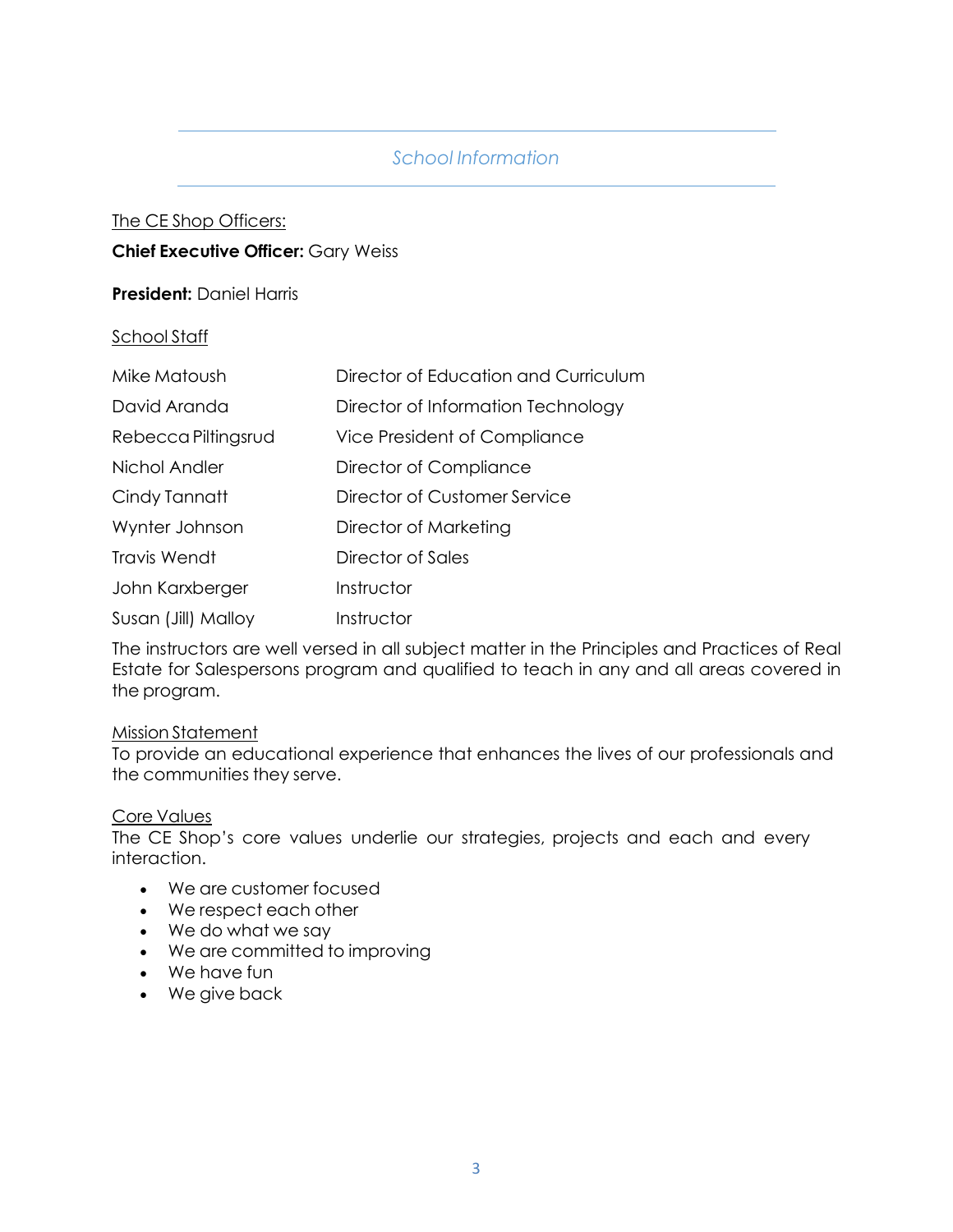Licensed and Regulated by the following entities:

| <b>State</b>  | <b>Entity</b>                                                                                                                               |
|---------------|---------------------------------------------------------------------------------------------------------------------------------------------|
| <b>ARELLO</b> | The Association of Real Estate License Law Officials                                                                                        |
| Alabama       | Alabama Real Estate Commission                                                                                                              |
| Alaska        | Alaska Real Estate Commission                                                                                                               |
|               | Arizona Department of Real Estate - Professional Education                                                                                  |
| Arizona       | Division                                                                                                                                    |
| Arkansas      | Arkansas Real Estate Commission                                                                                                             |
| California    | California Department of Real Estate                                                                                                        |
| Colorado      | Colorado Department of Regulatory Agencies and The<br>Colorado Commission on Higher Education - Division of Private<br>Occupational Schools |
| Connecticut   | Department of Consumer Protection                                                                                                           |
| Delaware      | State of Delaware-Department of State-Division of Professional<br>Regulation                                                                |
| Florida       | Florida Department of Business & Professional Real Estate<br><b>Regulation-Division of Real Estate</b>                                      |
| Georgia       | Georgia Real Estate Commission                                                                                                              |
| Hawaii        | Professional & Vocational Licensing Division Department of<br>Commerce & Consumer Affairs-Real Estate Branch                                |
| Idaho         | <b>Idaho Real Estate Commission</b>                                                                                                         |
| Illinois      | Illinois Department of Financial & Regulation-Division of<br><b>Professional Regulation</b>                                                 |
| Indiana       | Indiana Real Estate Commission                                                                                                              |
| lowa          | Iowa Professional Licensing Bureau-Real Estate Commission                                                                                   |
| Kansas        | Kansas Real Estate Commission                                                                                                               |
| Kentucky      | Kentucky Commission on Proprietary Education and The<br>Kentucky Real Estate Commission                                                     |
| Louisiana     | Louisiana Real Estate Commission                                                                                                            |
| Maine         | Maine Real Estate Commission                                                                                                                |
| Maryland      | Division of Occupational & Professional Licensing-Maryland Real<br><b>Estate Commission</b>                                                 |
| Massachusetts | Massachusetts Division of Professional Licensure-Board of<br><b>Registration of Real Estate</b>                                             |
| Michigan      | State of Michigan-Department of Licensing & Regulatory Affairs                                                                              |
| Minnesota     | Minnesota Department of Commerce                                                                                                            |
| Mississippi   | Mississippi Real Estate Commission                                                                                                          |
| Missouri      | Missouri Division of Professional Regulation-Real Estate<br>Commission                                                                      |
| Montana       | Montana Board of Realty Regulation                                                                                                          |
| Nebraska      | Nebraska Real Estate Commission                                                                                                             |
| Nevada        | Nevada Real Estate Division                                                                                                                 |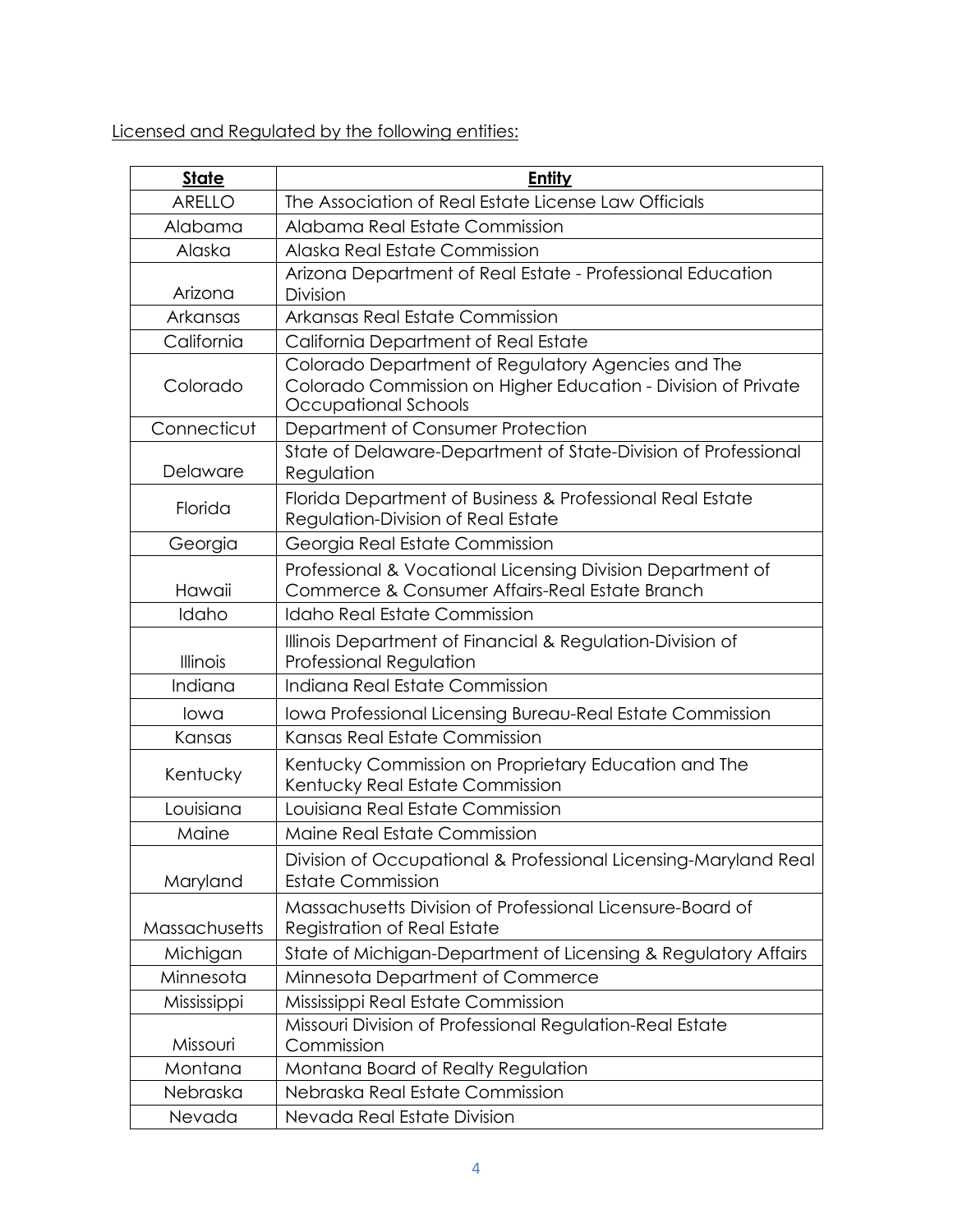| <b>New</b>     |                                                                                        |
|----------------|----------------------------------------------------------------------------------------|
| Hampshire      | New Hampshire Real Estate Commission                                                   |
| New Jersey     | New Jersey Real Estate Commission                                                      |
| New Mexico     | New Mexico Real Estate Commission                                                      |
|                | New York Department of State (DOS)-Bureau of Educational                               |
| New York       | Standards                                                                              |
| North Carolina | North Carolina Real Estate Commission-Education & Licensing                            |
| North Dakota   | North Dakota Real Estate Commission                                                    |
| Ohio           | Ohio Department of Commerce-Division of Real Estate &<br><b>Professional Licensing</b> |
| Oklahoma       | Oklahoma Real Estate Commission                                                        |
| Oregon         | Oregon Real Estate Agency                                                              |
| Pennsylvania   | Pennsylvania State Real Estate Commission                                              |
| Rhode Island   | Department of Business Regulation                                                      |
| South Carolina | South Carolina Real Estate Commission & Appraisers Board                               |
| South Dakota   | South Dakota Real Estate Commission                                                    |
| Tennessee      | Tennessee Real Estate Commission (TREC)                                                |
| Texas          | Texas Real Estate Commission (TREC)                                                    |
| Utah           | Utah Division of Real Estate                                                           |
| Vermont        | <b>Vermont Real Estate Commission</b>                                                  |
| Virginia       | Virginia Department of Professional & Occupational Regulation                          |
| Washington     | Washington State Department of Licensing                                               |
| Washington,    | Washington DC Occupational & Professional Licensing Division-                          |
| DC             | Department of Consumer & Regulatory Affairs                                            |
| West Virginia  | State of West Virginia Real Estate Commission                                          |
|                | State of Wisconsin-Department of Regulation and Licensing-                             |
| Wisconsin      | Bureau of Direct Licensing & Real Estate                                               |
| Wyoming        | Wyoming Real Estate Commission                                                         |

### School Facility

The CE Shop's corporate offices are located at 5670 Greenwood Plaza Blvd, Suite 420, Greenwood Village, Colorado 80111. The CE Shop courses are delivered through a secure and proprietary Learning Management System (LMS). The LMS is accessible online through common internet browsers - Chrome, Firefox, Internet Explorer, and Safari. An internet connection is required (high speed is recommended but not required).

### Course Schedule

Courses scheduling is continuous in nature (24/7/365). Students are able to enroll and complete the course at times most convenient for them.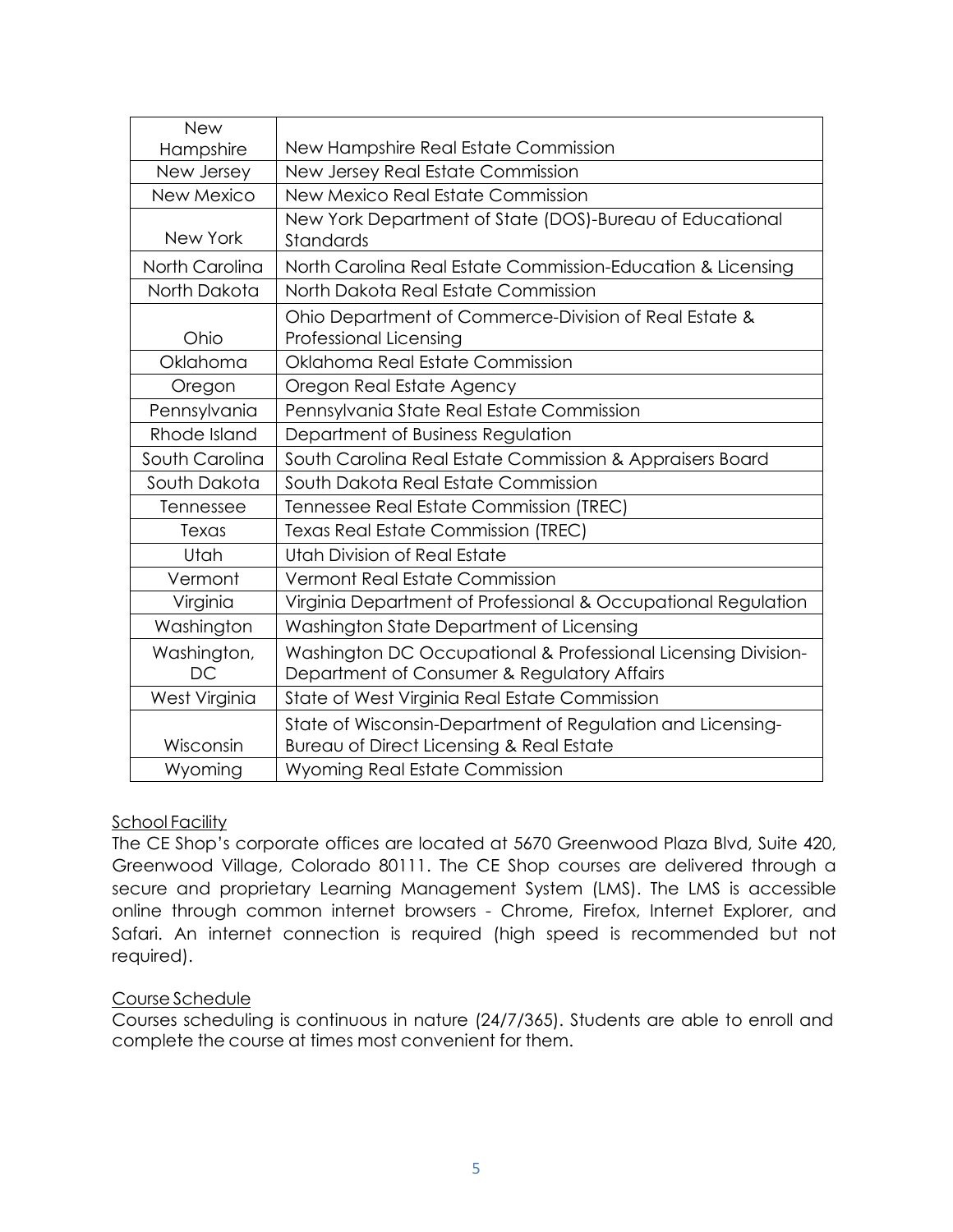### Academic Calendar - Holidays

| New Year's Day   | Memorial Day  |
|------------------|---------------|
| Independence Day | Labor Day     |
| Thanksgiving Day | Christmas Day |

### Vacation Periods

Vacation periods will have no effect on school. There are no vacation periods scheduled.

### Inclement Weather Policy

Distance education courses are not typically affected by inclement weather.

### Entrance Requirements

The CE Shop practices open enrollment. Students are notified through the company's terms and conditions, at the time of purchase, that there may be other/additional requirements students will need to meet in order to apply for licensure with the state.

### Enrollment Process

Students may enroll by the following methods:

- 1. Enroll directly from our website. Students will add each course they want to purchase to their cart and then check out through a standard e-commerce process. Students are required to read and accept The CE Shop terms and conditions before completing the transaction.
- 2. Enroll directly with one of our customer service representatives. Students will call our toll- f r e e number and a representative will walk them through the enrollment/purchaseprocess.

Students may call with questions regarding enrollment. The CE Shop school administration office can be reached at 1-888-827-0777. Our office hours are 6:00 a.m. - 8:00 p.m. Monday – Friday MST. The CE Shop will accept payment in the form of Visa, MasterCard, American Express, or Discover card. All fees must be paid on or before the first-class session, unless student is on a payment plan.

### Technical-SystemRequirements

The course is delivered through a proprietary Learning Management System (LMS). The LMS is accessible online through common internet browsers for both PCs and MACs (Chrome, Firefox, Internet Explorer, and Safari). Additionally, courses are compatible with iPad and Android tablets. An internet connection is required (high speed is recommended but not required).

LMS features and functionality highlights:

- Designed for self-pace asynchronous delivery
- Progress summary containing a course overview, progress, regulations, and other course details
- Left-hand navigation of course content
- Flow control requiring mastery to progress through course
- Slide-based text and interactive activities (e.g., true false, matching, sort, hot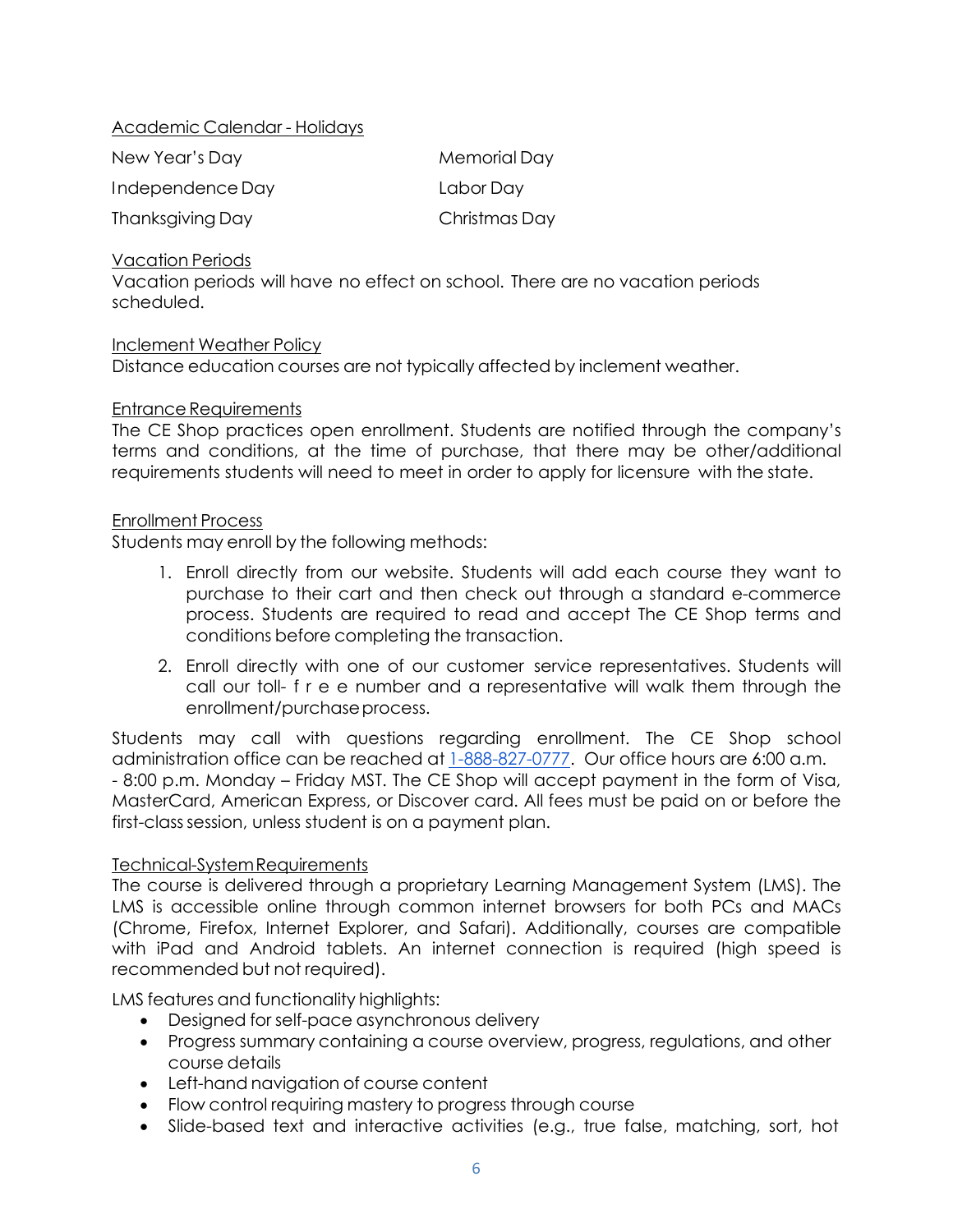spots, formulas, text completion, multiple choice, flashcards, and learning path scenarios)

- Supports embedded video and audio
- Time controls to enforce mandatory seat time
- Pooled/randomized exam banks
- Notes and resources allows students to store customized notes and course materials for future reference or printing
- Internal data and data recording capabilities

All online systems are hosted in a class-a secured data center with the following services designed to minimize the effect of any possible hardware or software failures:

- Nightly Backups Backs up all student past and present student activity include progress in the course delivery system.
- Intrusion Detection These services are running 24x7x365 to preclude from any outside entity accessing our online systems. This would include aggressive denial of service attacks or more innocent virus-related issues.
- Domain and IP Traffic Monitoring These additional services are implemented to allow our team to proactively manage potential hosting environment issues that could impact students.

### Student Technical Support

Students can contact our customer support team for technical and administrative support by email, phone, and online chat. Normal business hours are 6:00am to 8:00pm MST Monday through Friday. Weekend support is also available via email.

#### Identity Verification

Verification of the student's identity takes place at multiple levels in their interaction with The CE Shop.

- 1. At the time of account activation, the licensee is asked for their state issued license number and asked to create a unique log in including their email address and a secure password.
- 2. At the conclusion of the course, students perform an electronic signature. This process requires students to verify their identities by entering in their account passwords. The completed electronic signature form is retained in our electronic records and can be made available in paper format at any time. Once this process is complete, the certificate of completion is issued and the course completion is reported to the appropriate organization, as needed.

### Prior Training Credit Policy

Credits from another institution cannot be combined with those earned through The CE Shop. The CE Shop does not guarantee the transferability of its credits to any other institution unless there is a written agreement with another institution. Presently, there are no such agreements in place. This policy does not impact the refund policy.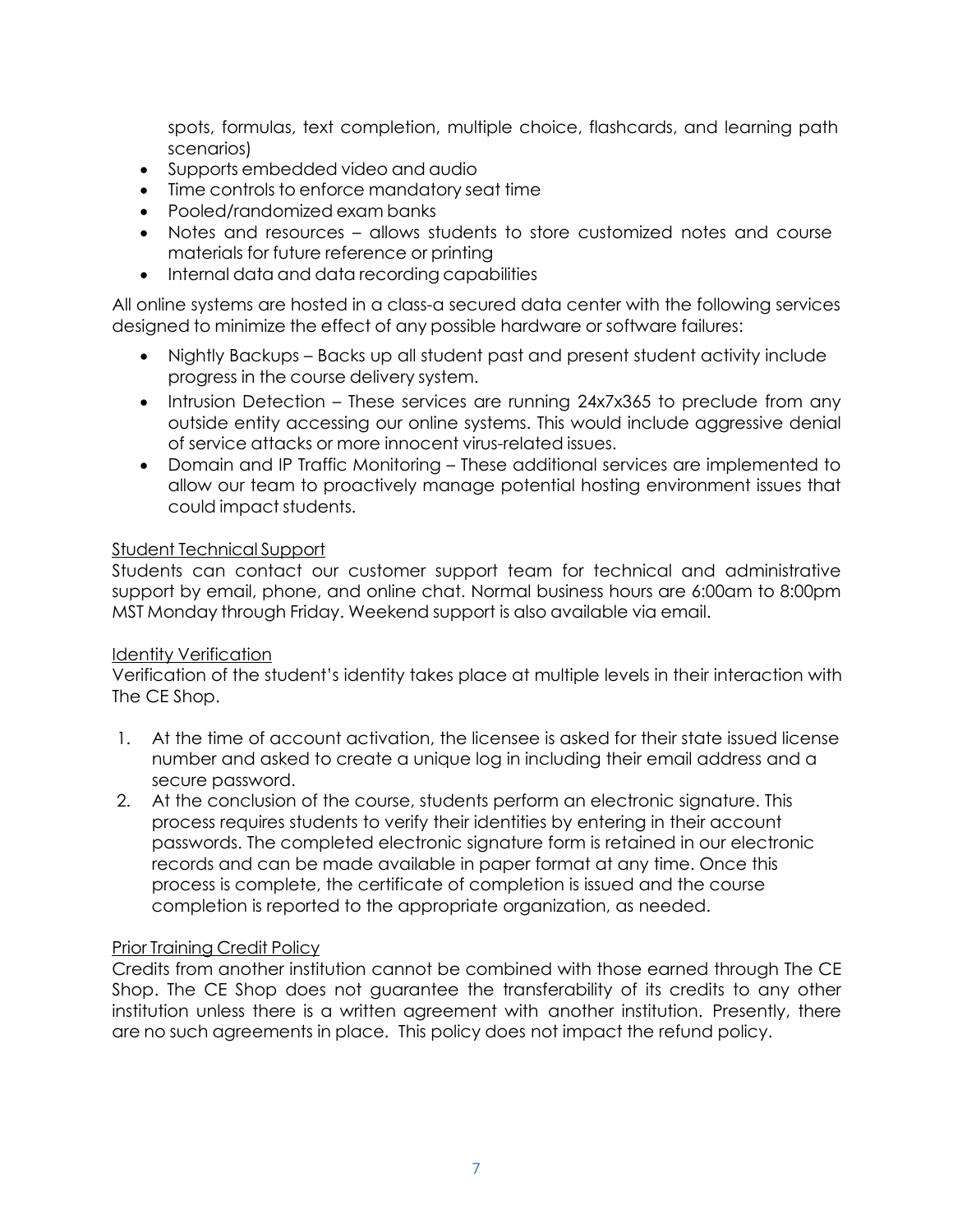### *Courses Offered*

# <span id="page-7-0"></span>*150 Hour Principles and Practices of Real Estate Course*

### **Course Length and Credits:** 150 Hours

Real Estate Law – 30 Hours Oregon Real Estate Practice – 30 Hours Real Estate Finance – 30 Hours Contracts – 15 Hours Agency Law – 15 Hours Property Management – 10 Hours Real Estate Brokerage – 20 Hours

### <span id="page-7-1"></span>**Course Description:**

This course is designed to provide you with the 150 hours of instruction required to be eligible for an Oregon real estate broker's license. This course prepares you for the Oregon state licensing exam as well as provides the practical business knowledge and foundation necessary to be a successful real estate salesperson in Oregon.

This course is comprised of 63 course lessons and requires a minimum score of 75% to pass the final exam.

The CE Shop's pre-licensing courses in Oregon will expire one year after the date of purchase.

#### Vocational Objective

Successful completion of this course satisfies the minimum educational requirements for eligibility to take the Colorado Real Estate Broker Examination. The course objectives are to satisfy the basic requirements of the Colorado Real Estate Commission for a licensee to sell real estate.

### <span id="page-7-2"></span>**Please Note: a criminal conviction may affect a student's ability to be licensed.**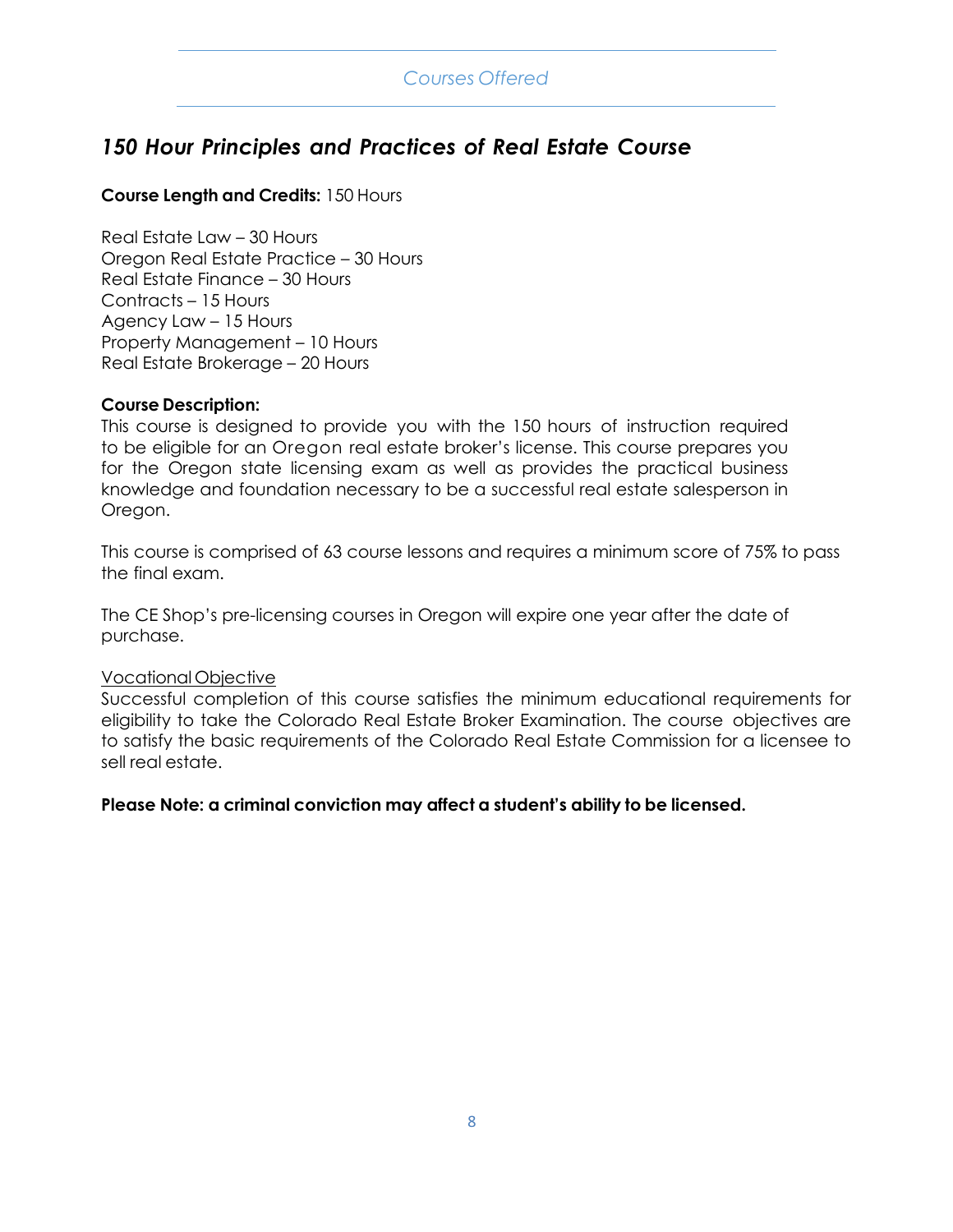### *Academic Policies*

#### Attendance Policy

Students must complete 100% of the learning material of a course and demonstrate mastery of the learning material to receive credit for the course. Students not completing the material will not be issued certificates of completion to receive credit hours for a course. The CE Shop does not have a probation policy in place for courses. Students must complete all lessons of the program to graduate. All distance education courses are developed using standard principles to ensure student participation and interactivity.

Course Time-Out – Students must be actively engaged and moving through the course in order for the elapsed time to continue being counted. After 20 minutes of inactivity, the timer will stop and a pop- up window appears asking the student if they wish to continue or not. If they choose to continue, the timer continues and if not, they are logged out. When the student returns, they will be brought back to the same place and elapsed time as when they last logged out.

Students progress at their own pace through each online course. Therefore, there are no policies or penalties surrounding tardiness, leaving early, make-up work, leave of absence or other attendance-related rules.

#### Standards of Progress and Mastery of Content

To successfully complete a course, a student must satisfy the curriculum requirements and achieve a minimum score of 75% on the final examination. Exam scores will be maintained on the student's permanent record with the school.

The CE Shop pre-licensing courses are delivered in an online format, using an inquirybase d approach to ensure student participation and interactivity. Courses are developed and offered in a linear fashion, meaning that students are not able to progress to the next page until they have successfully completed all activities and/or quizzes.

Courses do not rely on or require a textbook or text-based slide content. Instead, learners are presented with questions and problems throughout the course (see descriptions below). Learners are provided with various resources (see descriptions below) which relate to the inquiries. These resources may be attached to multiple inquiries where applicable and can be saved and/or printed.

The amount of time required for the learner to complete each inquiry will vary depending on prior knowledge, ability to retain information, and the complexity of each inquiry. While some inquiries will take less or more time than others, based on beta testing and actual results from other courses using this same methodology, we estimate the average time of completion to be a minimum of 2.5 minutes per inquiry.

Students are able to view their course progress at any time within our learning management system.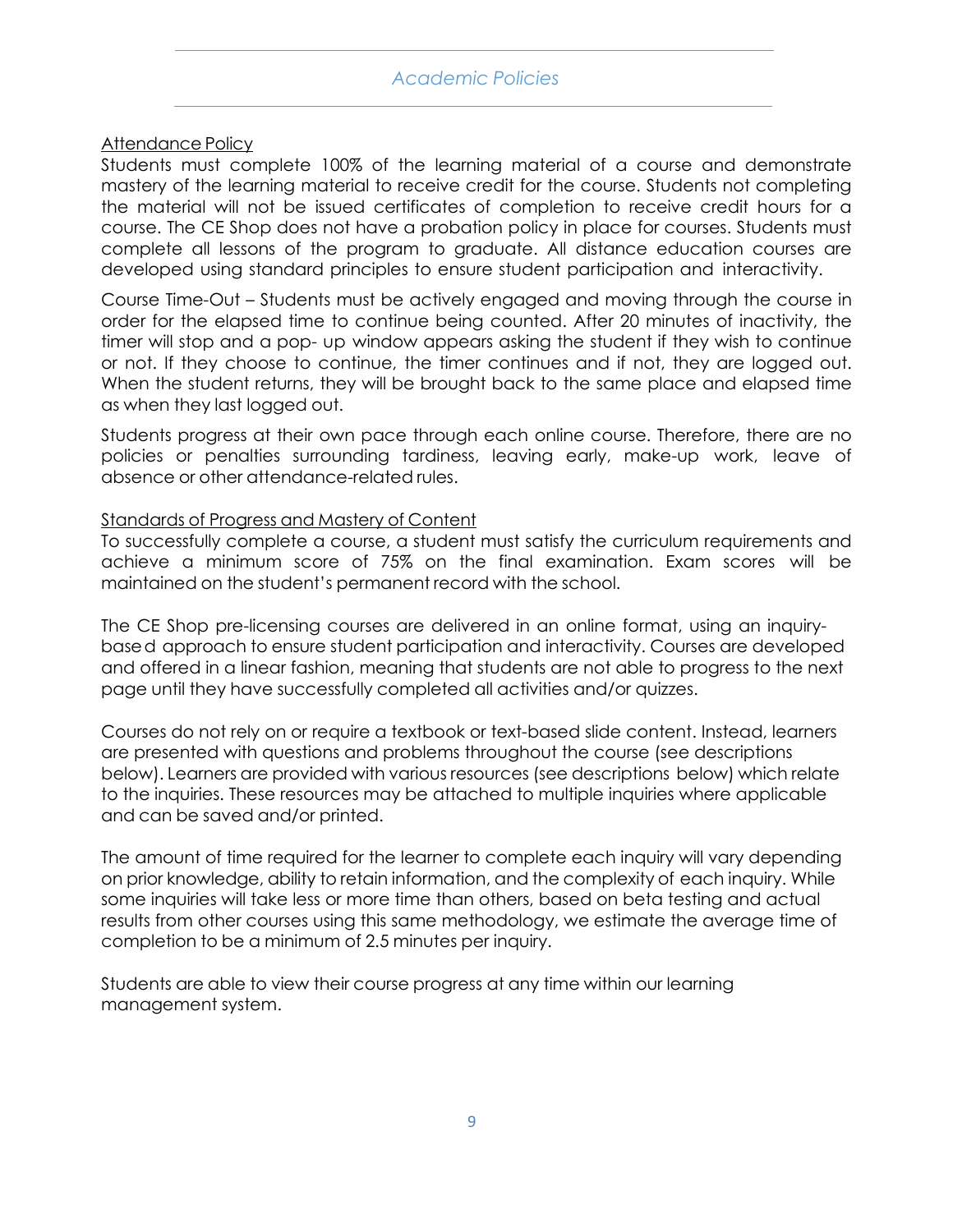# <span id="page-9-0"></span>**Inquiry Descriptions**

| <b>Inquiry Type</b>    | <b>Description</b>                                                                                                                                                                      |
|------------------------|-----------------------------------------------------------------------------------------------------------------------------------------------------------------------------------------|
| Branching              | Interaction with multiple decision points; useful for covering a<br>process or relationship that requires multiple choices be made<br>over the course of the scenario                   |
| Complete the Story     | Fill-in-the-blank style question where learners drag words or<br>phrases to complete sentences or paragraphs.                                                                           |
| Drag and Drop Sort     | Asks learners to sort up to six items into two or three categories                                                                                                                      |
| Formula                | Math-style interaction that allows learners to enter numbers<br>into cells resulting in a calculation                                                                                   |
| Image Hotspot          | Interaction where learner clicks areas on an image to identify<br>correct responses (such as identify items that are personal<br>property)                                              |
| Matching Drag and Drop | Requires learners to match a choice with a description (such<br>as matching a term to its definition)                                                                                   |
| Multiple Choice        | Question with text answer choices in which at least one<br>response is correct                                                                                                          |
| Poll                   | Interaction in which learners choose an opinion or option that<br>is then compiled with other learners' responses and displayed<br>in graph form for learners to review                 |
| True/False             | Question that includes statements learners must identify as true<br>or false; categories may change depending on the question<br>(such as yes/no, legal/illegal, required/not required) |

## **Resource Descriptions**

| <b>Resource Type</b>     | <b>Description</b>                                                                                                                        |
|--------------------------|-------------------------------------------------------------------------------------------------------------------------------------------|
| Audio                    | Course content in audio format, often used to model<br>conversations for licensees (such as how to explain agency or<br>disclosure forms) |
| eMagazine                | Course content placed in interactive magazine format<br>allowing the student to flip through pages                                        |
| Flashcards               | Quizzes, generally on vocabulary terms, in flashcard format                                                                               |
| Handout-checklist, chart | A table containing at least two columns, usually in label and                                                                             |
|                          | description format                                                                                                                        |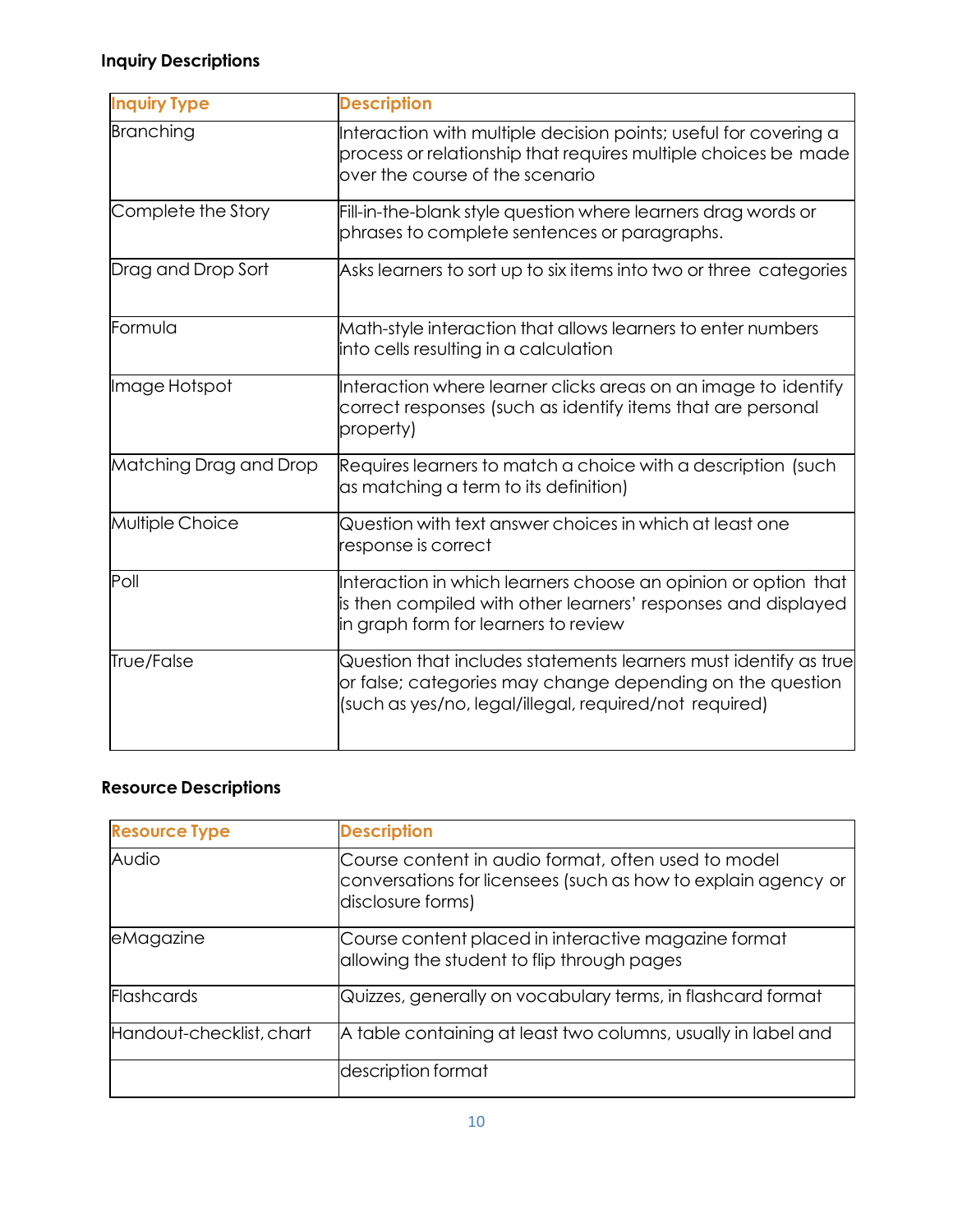| Handout-text        | A written explanation or narrative illustrating course content.                                                                                           |
|---------------------|-----------------------------------------------------------------------------------------------------------------------------------------------------------|
| Handout-third-party | A .pdf of third-party content for take-away purposes (e.g.,<br>articles, charts, maps, forms)                                                             |
| Infographics        | Tables, photos, illustrations to provide visual cues for retaining<br>course content; may be static or interactive                                        |
| Key points          | Summary of key points within each lesson                                                                                                                  |
| Mind map            | A diagram used to visually organize information                                                                                                           |
| Story-text          | Scenario-based prose to illustrate course content                                                                                                         |
| Videos              | Short animated videos that show characters role-playing the<br>course content or live action videos explaining topics such as<br>fair housing and finance |
| Videoscribe         | White-board illustrations of course content (used frequently<br>with charts, math and financial equations)                                                |

### Grading System

The CE Shop utilizes a pass/fail grading system for all courses.

### Course Completion Requirements

A certificate of completion for the course is awarded upon successful completion of the program pending the following graduation requirements are met:

- 1. Students must complete all course content in order to be eligible to take the final course exam and receive a certificate of completion. Attendance is tied to successful completion of course content in sequence versus actual time in course. The timed outline uses a 50 minutes per hour structure to provide an estimated time for completion
- 2. Achieve a minimum 75% on the final examination
- 3. Satisfy all financial obligations to the school

A certificate of completion will be emailed to the student upon successful course completion. Certificates of completion are also available for download from the student's CE Shop account.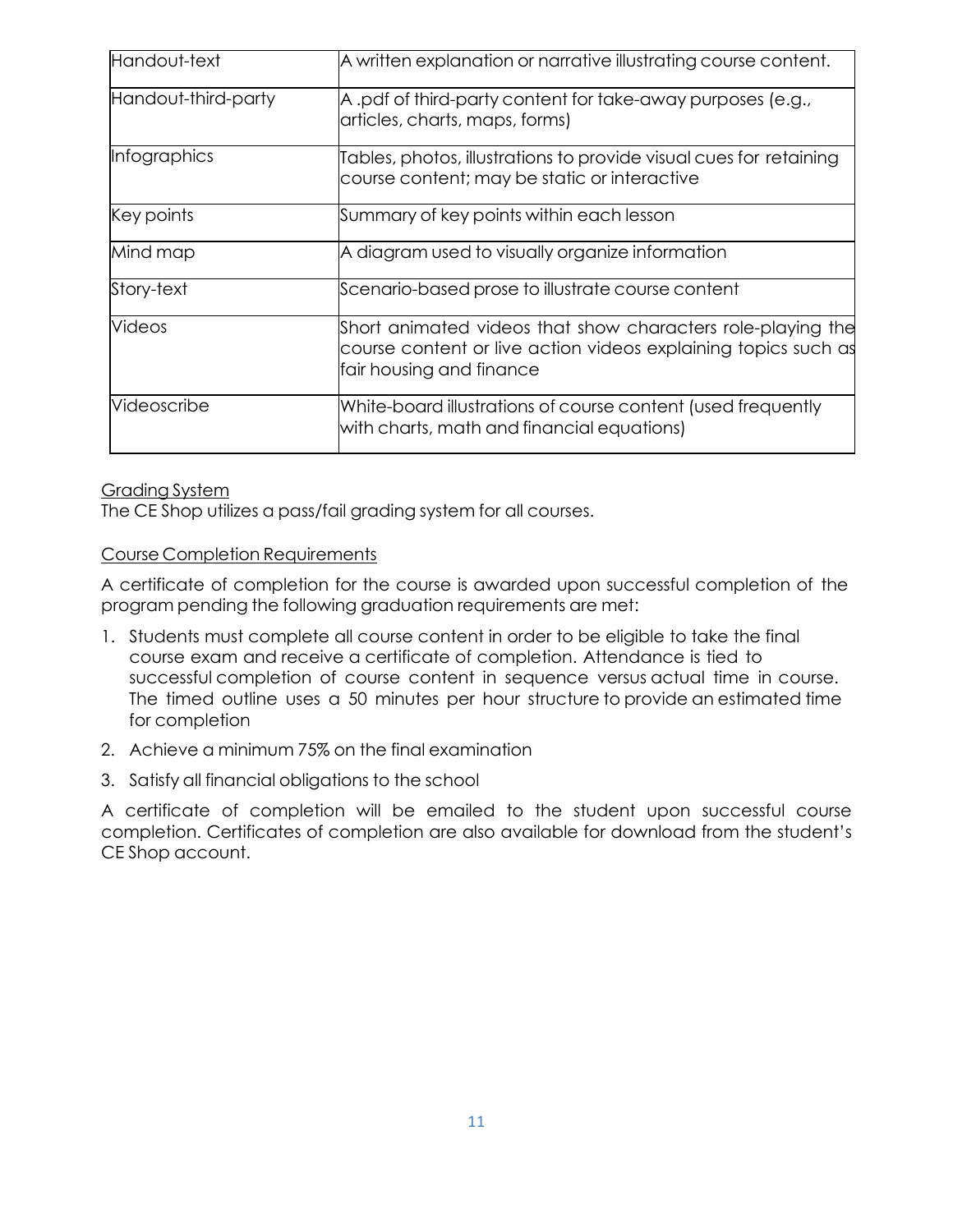### *Student Policies*

### <span id="page-11-0"></span>Job Placement and Assistance

The CE Shop does not assist students with job placement and does not guarantee job placement or salary amounts upon completion of this program.

### Student Conduct Policy

All students are expected to act maturely and are required to respect other students, faculty members, and employees of The CE Shop. Possession of weapons, illegal drugs, and alcohol of any kind are not allowed at any time on The CE Shop property. Any violation of school policies may result in permanent dismissal from the school. Students will receive a warning via email and/or phone call for any infraction. The following behaviors are not in harmony with the educational goals of the school:

1. Academic dishonesty, such as cheating, plagiarism, or knowingly furnishing false information to the college.

2. Forgery, alteration, misuse, or mutilation of college documents, records, identifications, educational materials, or college property.

3. Interfering with the learning process of other students or online session of the school. 4. Physical or verbal abuse of, or threats toward, any person, including harassment or stalking, or conduct which threatens or endangers health or safety of individuals or the school community at large.

Violation of any of the above may subject the student to any of the following:

- Reprimand
- Specific restrictions
- Disciplinary probation
- Temporary suspension
- Permanent suspension

Any further infraction of the policies and rules will necessitate permanent suspension. Students are entitled to be treated with respect by staff and other students.

### Course Access and Exam Results

Quiz and exam results display immediately after submission, within the course and all results are accessible at any time through the course navigation feature of the course.

### School Records

The school will permanently maintain on file student academic records.

### Family Educational Rights and Privacy Act

The Family Educational Rights and Privacy Act (FERPA) gives students certain rights with respect to their educational records. The CE Shop complies with FERPA. Students have the right to inspect and review their educational records within 45 days of the day the college receives a request for access.

### **Discrimination**

The CE Shop does not discriminate based on race, sex, religion, ethnic origin, or disability. Any person unlawfully discriminated against, as described in ORS 345.240, may file a complaint under ORS 659A.820 with the Commissioner of the Bureau of Labor and Industries.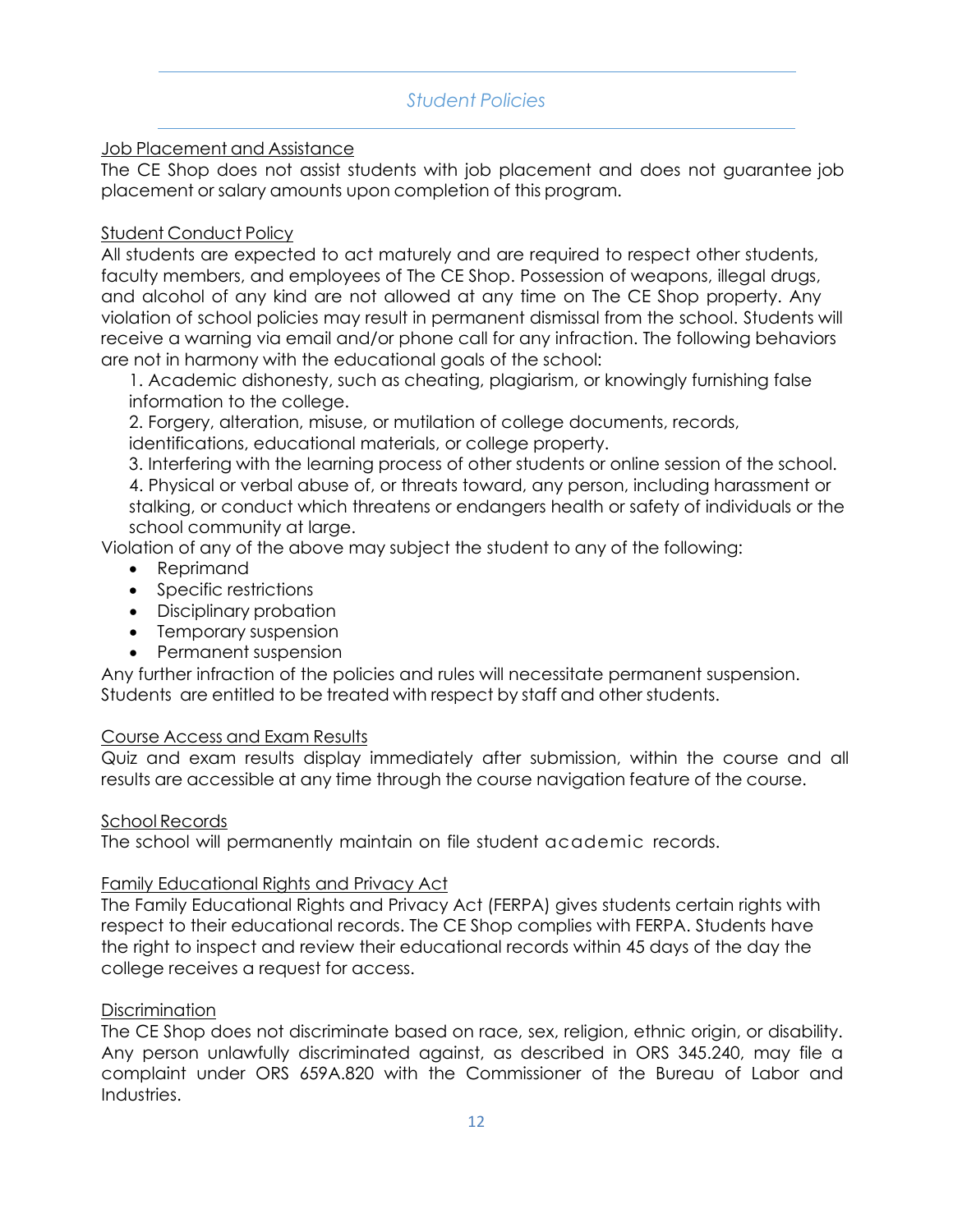### Student Grievance Procedure

Students who have a grievance with the school are encouraged to resolve the matter with their instructor. If still unsatisfied, the grievance may be addressed to the School Director or President of The CE Shop at The CE Shop, 5670 Greenwood Plaza Blvd, Suite 420, Greenwood Village, Colorado 80111, telephone: 888-827-0777. Any student may be dismissed for violations of rules and regulations of the school, as set forth herein. After the school receives a written internal grievance from the student, the school will respond to the student's individual grievance(s) within 15 days of submittal. The President of The CE Shop, after consultation with all parties involved, makes the final decision. Where appropriate, the President of The CE Shop will review each case and decide whether to grant readmittance.

Should this procedure fail and the student has exhausted the school's internal grievance policy, the student may contact:

The Oregon Higher Education Coordinating Commission Private Career Schools Higher Education Coordinating Commission 225 25th Street NE, Salem, Oregon 97310 Phone: 503-947-5716

After consultation with the appropriate Commission staff and if the complaint alleges a violation of Oregon Revised Statutes 345.010 to 345.470 or standards of Oregon Administrative Rules 715-045-0001 through 715-045-0210, the Commission will begin the complaint investigation process as defined in OAR 715-045-0023 Appeals and Complaints.

Program Costs

CoursePrice................................................................... \$429 - \$679

Total Cost for Course (includes any sales tax)….………\$429 - \$679

The CE Shop will accept payment in the form of Visa, MasterCard, American Express, or Discover card.

### <span id="page-12-0"></span>Cancellation and Refund Policy

The CE Shop is committed to student satisfaction. If for any reason you are unsatisfied, The CE Shop will refund the full purchase price of any course(s), as long as the request for the refund is submitted before the course expires, within 30 days of purchase, and the course(s) is not more than 50% completed. Regarding pre-licensing courses, The CE Shop guarantees that you will pass the state licensing exam or you are entitled to your money back. To obtain a refund of the purchase price of the pre-licensing course in the event that you do not pass your state licensing exam, you will be required to agree to the terms of and submit the [affidavit.](http://image.theceshop.com/file/Money_Back.pdf) Please contact our office at 1-888-827-0777 or [support@theceshop.com](mailto:support@theceshop.com) for refund or credit hour requests. Partial credit is not given for any course.

The school will provide a full refund if education service is discontinued by the school, except if the school ceases operation.